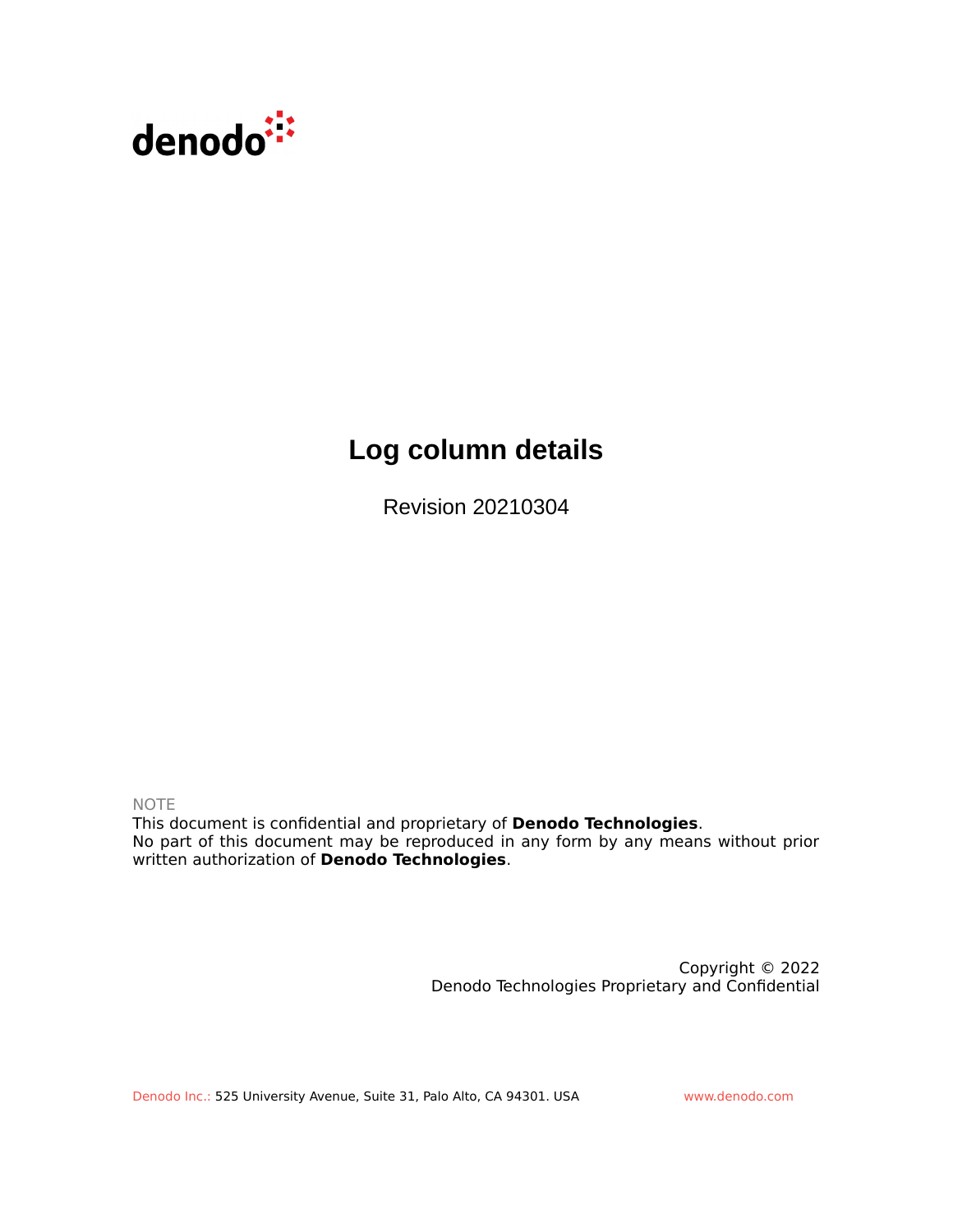

# **1.1**

## **1.2 GOAL**

This document describes the content of the VDP logs and Denodo Monitor logs.

# **1.3 VDP LOGS**

Denodo Virtual DataPort uses the Apache-log4j log system that allows registering log messages with different levels of granularity. It can be configured using the log configuration files.

The Denodo Platform logs are stored in the following path DENODO\_HOME/logs/. There is a folder for the logs of each installed module.

For instance, the logs for the VDP Server are located in the DENODO\_HOME/logs/vdp folder and the logs for the VDP Administration Tool are in the DENODO\_HOME/logs/vdpadmin folder.

The purpose of this section is to explain the log column details for VDP Logs.

#### **1.3.1 Most relevant information in VDP logs**

- The vdp.log file contains general logging events from the Virtual DataPort Server. Usually, it is worth looking into this file when any issue arises while working with VDP.
- The vdp-admin.log file contains general logging events from the Virtual DataPort Administration Tool.
- The vdp-requests.log file contains the VQL requests. It can be used to check all the statements received by the server.
- The vdp-queries.log file contains the VQL requests with more detailed information. When the information provided by the vdp-requests.log is not enough, this file can be checked in order to know for instance which user has executed which query, the status of the execution or the total duration of the query.
- The vdp-cache. log file contains cache accesses in Virtual DataPort.

## **1.3.2 Vdp.log and vdp-admin.log column description**

The vdp.log and vdp-admin.log files contain the following columns:

- **● Elapsed Milliseconds:** Number of milliseconds elapsed from the moment the logging began.
- **● Thread Name:** Name of the thread that generated the logging event.
- **● Error Priority:** Priority of the logging event, which can take one of the following values: TRACE, DEBUG, INFO, WARN, ERROR and FATAL.
- **● Timestamp:** Date when the logging event occurred.
- **● Category**: Category of the logging event.
- **● Nested Diagnostic Content:** Contextual information of the thread that generated the logging event.
- **● Message**: Description of the logging event.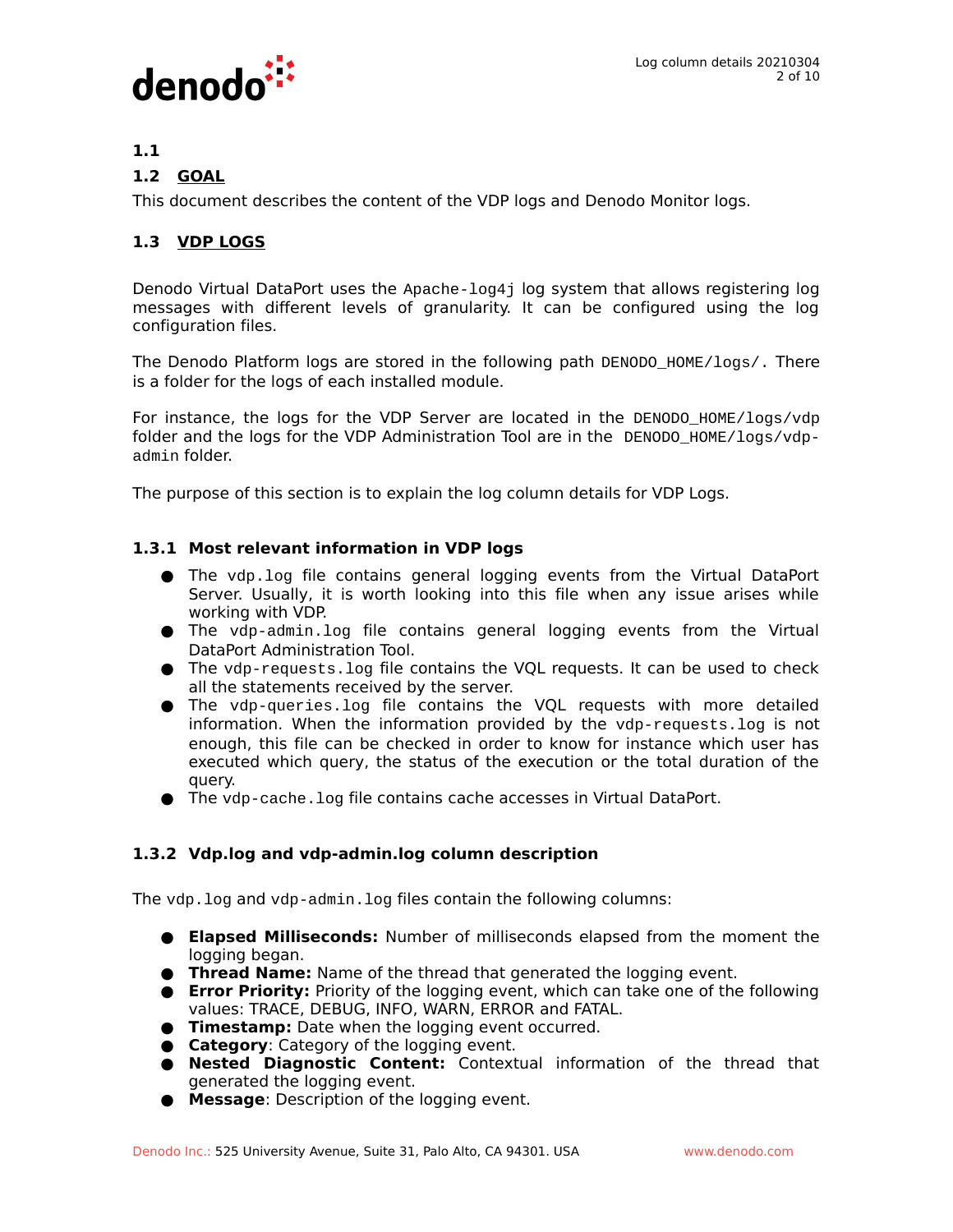

**● Error Trace:** Stack trace of the thread that generated the logging event.

Note that if TRACE error level is enabled, additional columns can be added.

#### **1.3.3 Vdp-requests.log columns description**

The vdp-requests.log file logs all the requests processed by the Server. It contains the following columns:

- **● Elapsed Milliseconds:** Number of milliseconds elapsed from the moment the logging began.
- **● Thread Name:** Name of the thread that generated the logging event.
- **● Error Priority:** Priority of the logging event, which can take one of the following values: TRACE, DEBUG, INFO, WARN, ERROR and FATAL.
- **● Timestamp:** Date when the logging event occurred.
- **● Category**: Category of the logging event.
- **● Nested Diagnostic Content:** Contextual information of the thread that generated the logging event.
- **● VQL:** Contains the VQL executed in the request.

#### **1.3.4 Vdp-queries.log columns description**

The vdp-queries.log file contains the following columns:

- **● Elapsed Milliseconds:** Number of milliseconds elapsed from the moment the logging began.
- **● Thread Name:** Name of the thread that generated the logging event.
- **● Timestamp:** Date when the logging event occurred.
- **● Nested Diagnostic Content:** Contextual information of the thread that generated the logging event.
- **● Message**: Description of the logging event.
- **● Database name:** Name of the target database of the query.
- **● UserName:** User that launched the query.
- **● NotificationType:** Type of logged notification (start Request or end Request)
- **● SessionId:** Session identifier.
- **● StartTime:** Start time of the query.
- **● EndTime:** Finish time of the query.
- **● Duration:** Duration of the query.
- **● Waiting Time:** Time the query was waiting to be executed.
- **● Number of Rows:** Number of rows returned by the query.
- **● State:** Status of the query.
- **● Completed:** Boolean showing if the query was completed.
- **● Cache:** Boolean showing if the query used the cache or not.
- **● Query:** VQL of the query.
- **● TotalRequests:** Total number of queries executed since the server was booted..
- **●** JDBC time columns:
	- **○ TotalJDBCConnectionTime:** The total time spent to open all JDBC connections established during the execution of the query
	- **○ PartialJDBCConnectionTime:** List of time values spent to open each JDBC connection that was established during the execution of the query.
	- **○ TotalJDBCResponseTime:** The total time spent to receive the first row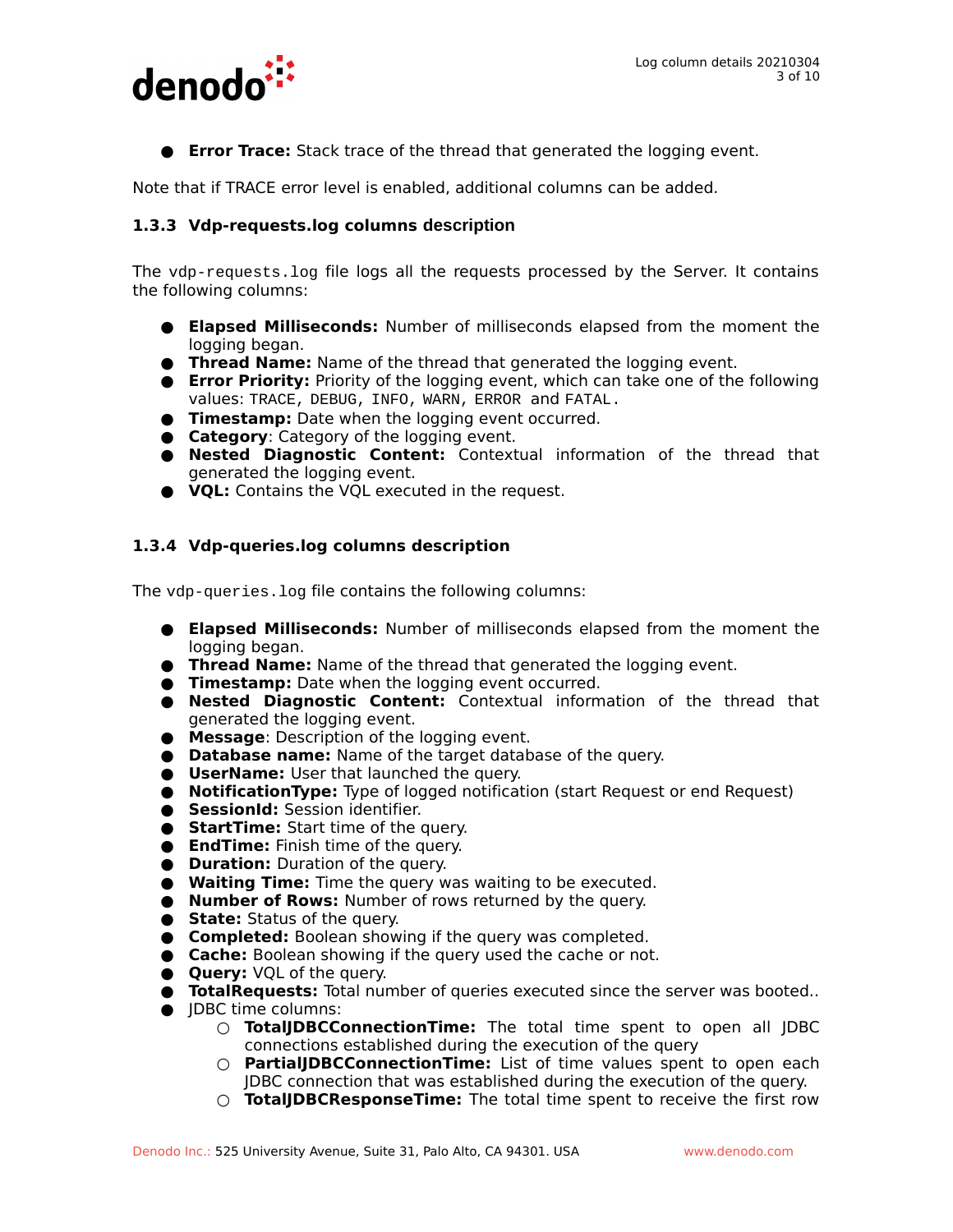

- in all the JDBC wrappers executed during the execution of the query
- **○ PartialJDBCResponseTime:** List of time values spent to receive the first row on each JDBC wrappers executed during the execution of the query.
- **● FeedCache:** Boolean showing if the query updated the cache or not.
- **● CachedResultsViewNames:** Names of the views whose data was obtained from the cache.
- **● TotalCacheResultCheckTime:** The total time spent to check if the data of the view using the Partial cache mode is stored in the cache database
- **● PartialCacheResultCheckTime:** List of time values spent to check if the data are stored in cache database, when each view using the Partial cache mode is executed.
- **● JDBCConnectionIds:** List of the identifiers of the JDBC connections used during the execution of the query.
- **● RequestType**: Type of operation performed by the query.
- **● Elements**: Elements used by the query**.**
- **● UserAgent**:Client user agent that performed the query.
- **● AccessInterface** : Type of interface used by the client.
- **● ClientIP**: The ip of the client.
- **● TransactionID**: The identifier for the transaction

## **1.3.5 Vdp-cache.log columns description**

The vdp-cache.log file logs cache events. It contains the following columns:

- **● Elapsed Milliseconds:** Number of milliseconds elapsed from the moment the logging began.
- **● Thread Name:** Name of the thread that generated the logging event.
- **● Timestamp:** Date when the logging event occurred.
- **● Nested Diagnostic Content:** Contextual information of the thread that generated the logging event.
- **● Message**: Description of the logging event.

## **1.4 DENODO MONITOR LOGS DESCRIPTION**

The Denodo Monitor is a tool included in the Denodo Platform that logs information about the Denodo servers.

The purpose of this section is to explain the log column details for Denodo Monitor Logs.

## **1.4.1 Most relevant information in Denodo Monitor logs**

- The processes.log contains information about all the running processes in the local computer such as the PID and memory usage of the process.
- The sockets.log contains information of the active connections of the local computer such as the protocol, local address and PID.
- The vdp-threads.log collects information such as the CPU usage for every thread in the server, it can be useful to detect queries monopolizing the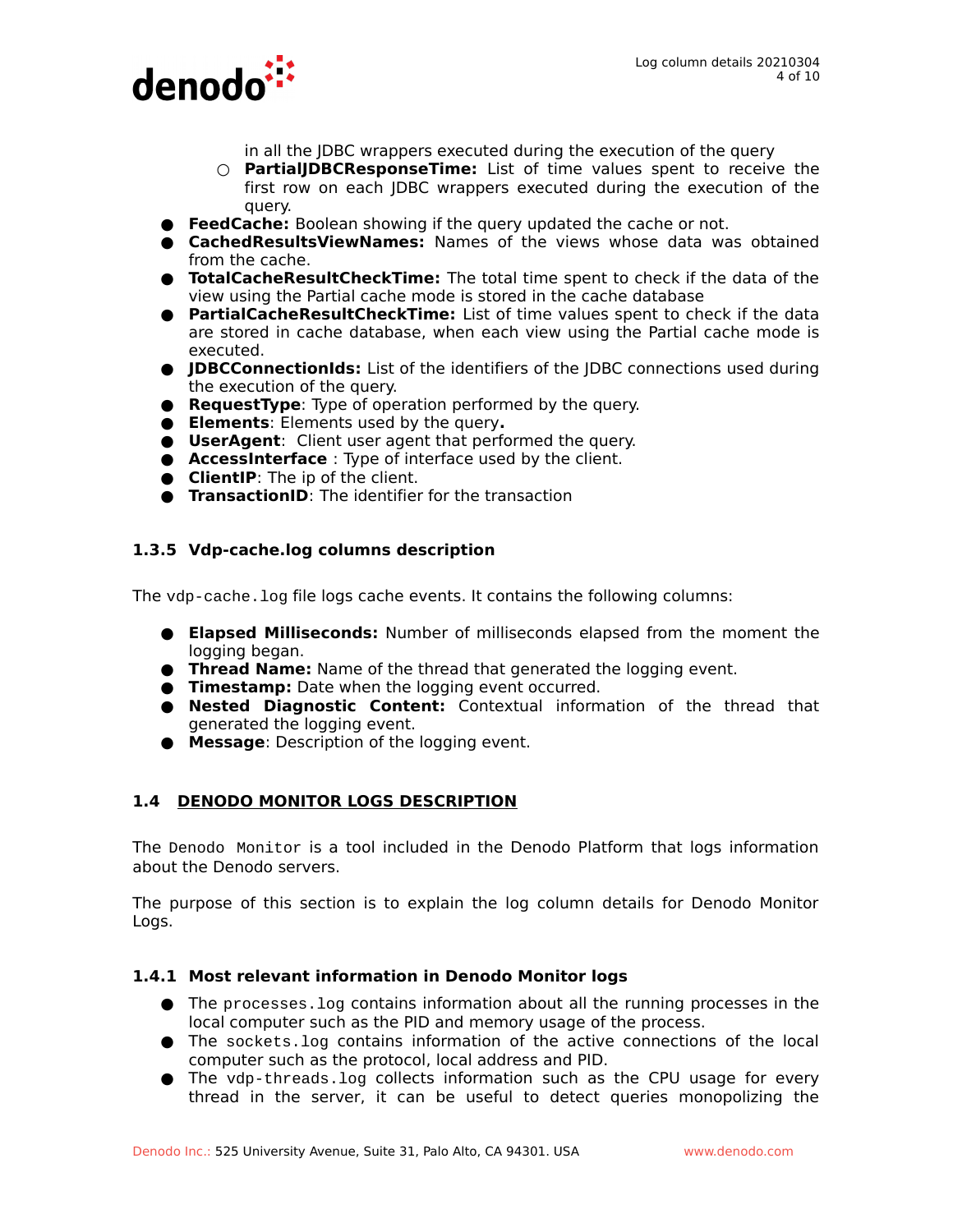

resources or blocked threads.

- The vdp-queries.log collects information about the queries executed in the server such as the query itself, the username of the user who sent the query and the execution status.
- The vdp-loadcacheprocesses.log collects information about the load cache processes such as the name of the view cached or the number of tuples loaded.
- The vdp-connections.log collects information about the connections established with VDP such as the login name, the name of the client app and the client IP.
- The vdp-datasources.log collects information about the usage of the data sources such as the number of requests per data source.

Note that the information from these log files can be combined, for instance, you can match vdp-connections. log with vdp-queries. log by the field SessionId to discover from which IP was sent some query.

#### **1.4.2 Processes monitor**

This monitor logs information about all the running processes in the computer such as the PID and memory usage of each process. The output is logged to denodomonitor/logs/processes.log. It contains the following columns:

- **● Image Name:** The name of the process or the executable file running the process.
- **● PID:** The process ID.
- **● Session Name:** Name of the session that executes the process.
- **● Session#:** Number of the session.
- **● Mem Usage:** Amount of memory used by the process in KB.
- **● Status:** Gives the current status of the process as "Running", "Not Responding", or "Unknown".
- **● User Name:** User account under which the process is running.
- **● CPU Time:** Total amount of CPU time used by the process since its start.
- **● Window Title:** Windows display name of the process if it exists.

#### **1.4.3 Sockets monitor**

It logs information of the active connections in the computer such as the protocol, local address and PID. The output is logged to denodo-monitor/logs/sockets.log. It contains the number of UDP and TCP sockets classifying the last ones by their status. It also logs the active connections with the following columns:

- **● Proto:** Protocol used in the connection.
- **● Local Address:** Ip address and port of the local computer.
- **● Foreign Address:** Ip address and port of the remote computer where the socket is connected to.
- **● State:** Status of the connection.
- **● PID:** Process ID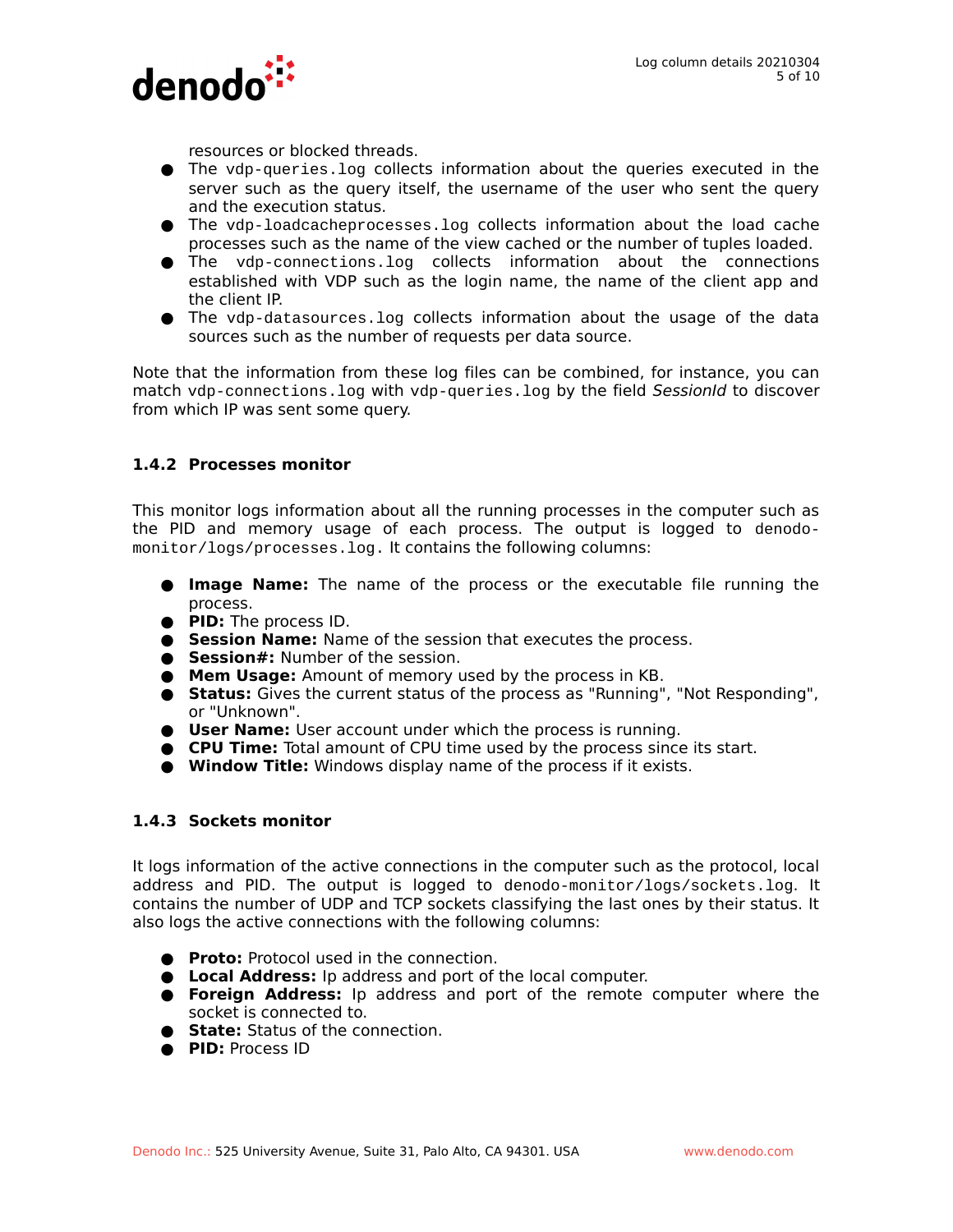

### **1.4.4 Resources Monitor**

This monitor shows the busy resources for an application. The output is logged to denodo-monitor/logs/<Denodo server name>-resources.log. It collects information about the resources usage such as the memory size, number of threads and opened connections, garbage collector and CPU usage.

The log includes the following columns:

- **● Server Name:** Logical name of the logged server. Determined by the name of the monitor in the ConfigurationParameters.properties
- **● Host:** Host of the VDP server.
- **● Port:** Port of the VDP server.
- **● Date:** Date of the log message
- **●** Columns indicating the **memory usage** of the JVM that executes the monitored server. The following columns contain the size in bytes of each space of the heap. For each space, there are two values: the amount of bytes currently used by the space and its total size.
	- **○ Perm Gen (Denodo 6):** Data about the permanent generation space.
	- **○ Metaspace (Denodo 7 and 8):** Data about the metaspace (Java 8+).
	- **○ (Par) Survivor Space:** Data about the survivor space.
	- **○ CMS Old Gen:**
	- **○ PS Old Gen (Denodo 7):** Data about the old generation space.
	- **○ Tenured Gen (Denodo 6):** Data about the tenured generation space.
	- **○ Eden Space:** Data about the Eden space.
	- **○ Code Cache:** Data about the Code Cache space.
	- **○ Heap Memory Usage:** Sum of the memory used/total size of the Eden Space, Survivor Space and Tenured Generation space.
	- **○ Non Heap Memory Usage:** Sum of the memory used/total size of the Permanent Generation and the Code Cache spaces.
- **●** Columns indicating **classes information**:
	- **○ Loaded Classes Count:** Number of Java classes that are currently loaded.
	- **○ Total Loaded Classes:** Total number of Java classes loaded since the Server was started.
- **●** Columns indicating **threads information**:
	- **○ Thread Count:** Current number of threads.
	- **○ Peak Thread Count:** Peak number of threads since the Server was started.
- **●** VDP information (this is filled only when the monitor is connected to a VDP server)
	- **○ VDP Total Conn:** Number of connections opened since the VDP server was started.
	- **○ VDP Active Conn:** Number of currently active connections to the VDP Server.
	- **○ VDP Active Requests:** Number of request that are currently being executed.
	- **○ VDP Waiting Requests:** Number of queued requests.
	- **○ VDP Total Mem:** Total amount of memory currently committed by the Server. That is, memory that is currently reserved by the Java process of the Server.
	- **○ VDP Max Mem:** Maximum amount of memory that the Server will attempt to use.
- **CPU%**: CPU Percentage currently used.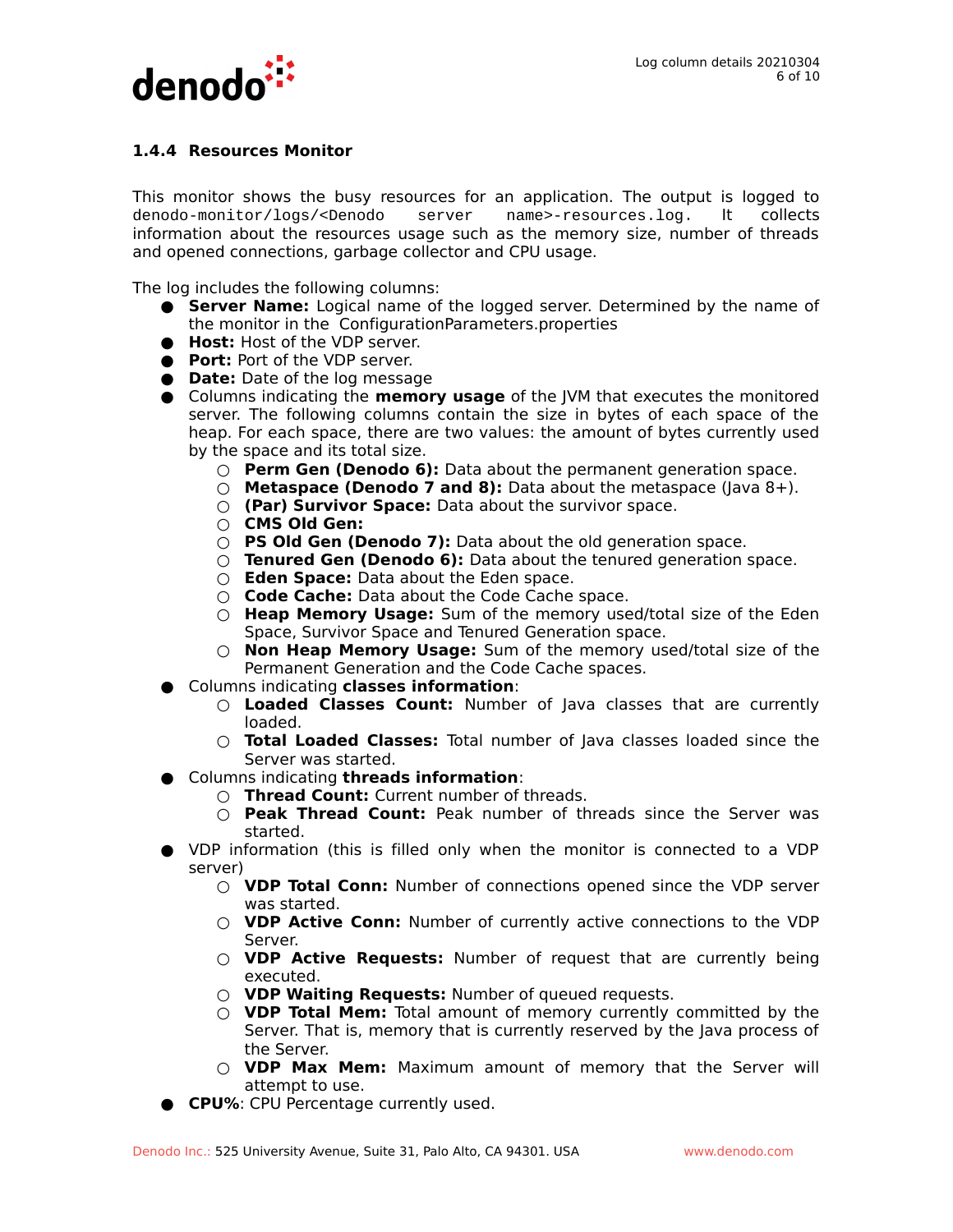

- **●** Information about the Garbage Collection process. The name of these columns depends on the Garbage Collector that the Java Virtual Machine is using:
	- **GC CC:XXX:** total number of collections performed by the collector XXX since the Server was started.
	- **GC CT:XXX:** accumulated time in milliseconds spent by the collector XXX in collection.
	- **○ GC%:** current CPU usage dedicated to garbage collection (percentage)

When the server slows down this is a good place to start looking at. This behaviour could be affecting the server because of the memory/CPU configuration or the number of requests received by the server.

The resources log can be used in combination to the queries monitor, for instance to check the memory consumption by any query or to discover which are those queries being executed that reach the memory limit.

#### **1.4.5 Threads Monitor**

The threads monitor logs the threads launched by a Denodo server and how much CPU time they consume.

Its log file is stored in denodo-monitor/conf/<Denodo server name>-threads.log

This monitor shows the % of execution time of each thread between the intervals of monitored time (**CpuTime**). In VDP server, it is possible with the name of the thread to identify which query being executed is consuming CPU in an abnormal way. Hence, it is useful to find those queries monopolizing the resources or blocked threads causing an inconsistent behaviour of the server.

Frequently, this log file shows that the Cache Maintenance Task is enabled for several databases sharing the cache database, although the recommendation is to run the CLEAN\_CACHE\_DATABASE stored procedure from a Scheduler job.

#### **1.4.6 VDP Queries Monitor**

It logs all the requests sent to a VDP server. It also can be configured to log only the ones targeted to a specific VDP database of that server (property 'vdpqueries.jmx.database' of 'conf/ConfigurationParameters.properties') Its log file is stored in denodo-monitor/conf/vdp.queries.log and contains the following columns:

- **● ServerName:** Logical name of the logged server. Determined by the name of the monitor in the ConfigurationParameters.properties
- **● Host:** Host of the VDP server.
- **● Port:** Port of the VDP server.
- **● Id:** Query number.
- **● Database:** Name of the target database of the query.
- **● UserName:** User that launched the query
- **● NotificationType:** Type of logged notification (start Request or end Request)
- **● SessionId:** Session identifier.
- **● StartTime:** Start time of the query.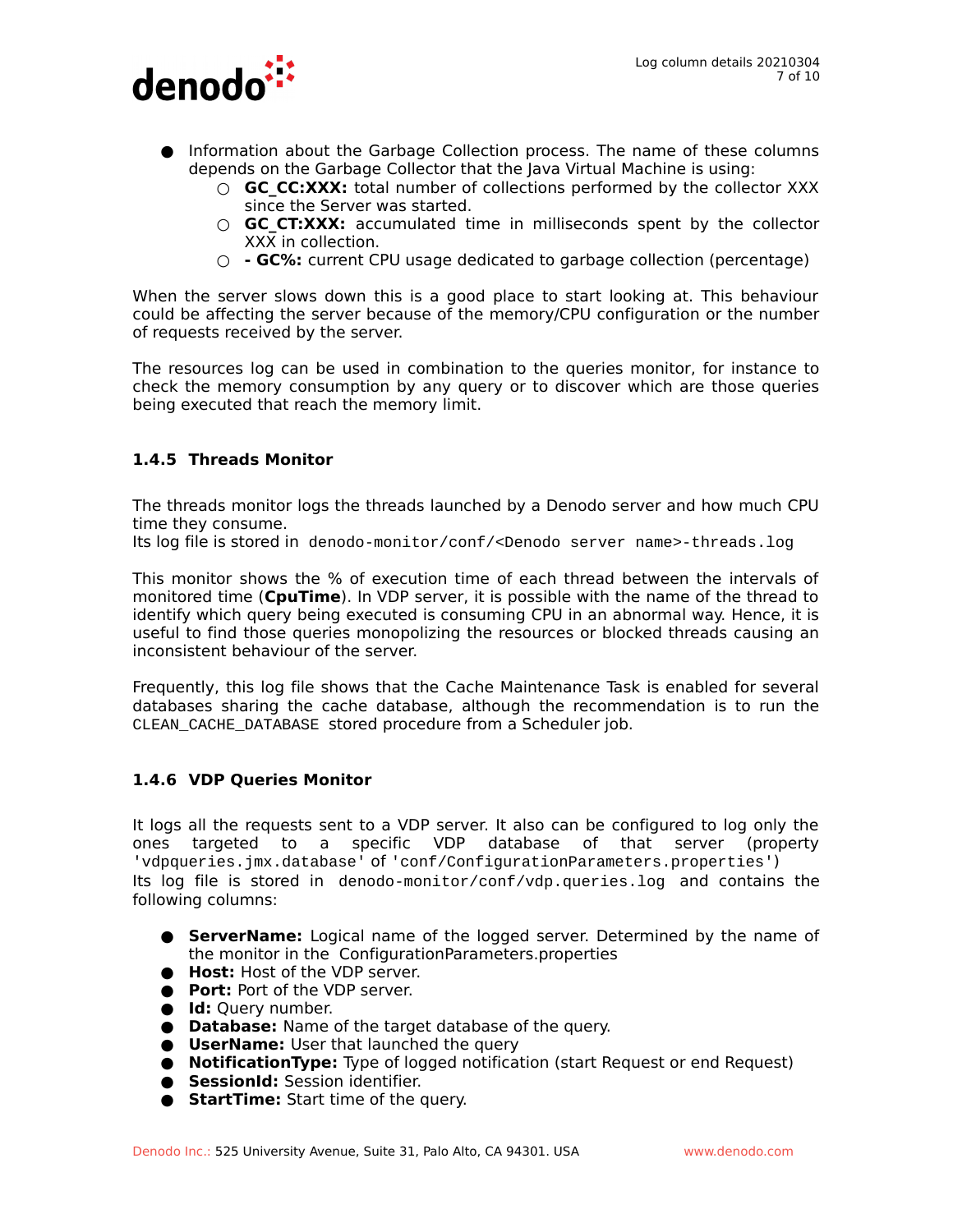

- **● EndTime:** Finish time of the query.
- **● Duration:** Duration of the query**.**
- **● WaitingTime:** Time the query was waiting to be executed.
- **● NumRows:** Number of rows returned by the query.
- **● State:**Status of the query.
- **● Completed:** boolean showing if the query was completed.
- **● Cache:** boolean showing if the query used the cache or not.
- **● Query:** VQL of the query.
- **● RequestType:** Type of operation performed by the query.
- **● Elements:** Elements used by the query**.**
- **● UserAgent:** Client user agent that performed the query.
- **● AccessInterface:** Type of interface used by the client.
- **● ClientIP:** The ip of the client.
- **● TransactionId:** The id of the transaction.
- **● WebServiceName (Denodo 7):** Name of the involved web service.

#### **1.4.7 VDP Cache Monitor**

It logs the activity of the processes that load the Virtual DataPort cache. The output is logged to denodo-monitor/logs/vdp-loadcacheprocesses.log. It contains the following columns:

- **● SessionId:** Session identifier.
- **● ServerName:** Logical name of the logged server. Determined by the name of the monitor in the ConfigurationParameters.properties
- **● Host:** Host of the VDP server.
- **● Port:** Port of the VDP server.
- **● NotificationType:** Type of logged notification (start Request or end Request)
- **● NotificationTimestamp:** Timestamp of the logged notification.
- **● Id**: Unique identifier of the cache load process.
- **● QueryPatternId:** Identifier of the query pattern.
- **● DatabaseName:** Name of the target database of the query.
- **● ViewName:** Name of the view in VDP.
- **● ViewId**: The internal name of the view.
- **● SqlViewName:** SQL name of the view
- **● ProjectedFields:** Names of the projected fields in the query.
- **● NumConditions:** Number of conditions in the query.
- **● VDPConditionList:** Conditions list.
- **● CacheStatus:** The current configured cache mode for the view, possible values are OFF / PARTIAL / PARTIAL EXACT / PARTIAL PRELOAD / PARTIAL EXACT PRELOAD.
- **● TtlStatusInCache:** The TTL configuration type for the cache, possible values:
	- **○** CUSTOM If the TTL was other than default value.
		- **○** DEFAULT If the TTL is default
	- **○** NOEXPIRE If the TTL for the cache is set not to expire.
- **● TtlInCache:** Time to live in cache.
- **● QueryPatternState:** Status of the query pattern.
- **● Exception:** Possible exceptions.
- **● NumOfInsertedRows:** Number of rows inserted.
- **● NumOfReceivedRows:** Number of rows received by the query.
- **● Storage cache times:**
	- **○ StartQueryPatternStorageTime -** Time when the QueryPattern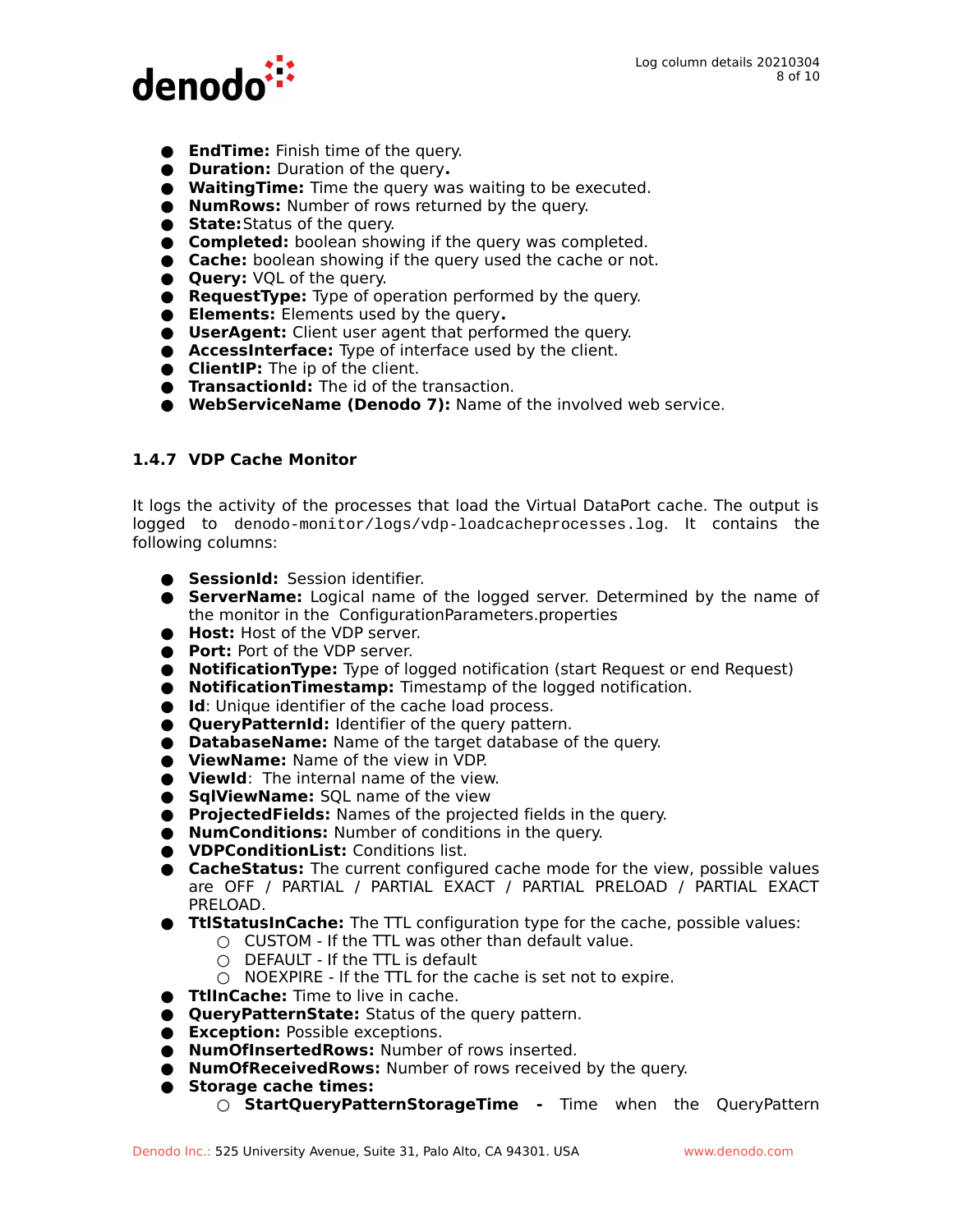

started to be stored in the Cache Metadata table

- **○ EndQueryPatternStorageTime -** Time when the QueryPattern completed to be stored in the Cache Metadata table
- **○ QueryPatternStorageTime** The time elapsed for the query pattern to be stored.
- **○ StartCachedResultMetadataStorageTime** The start time of the cache metadata update process, this includes, Query Pattern update, Cache Status update, TTL update etc.
- **○ EndCachedResultMetadataStorageTime** The end time of the cache metadata update process, this includes, Query Pattern update, Cache Status update, TTL update etc.
- **○ CachedResultMetadataStorageTime** The elapsed time for storing the Cache Metadata
- **○ StartDataStorageTime -** Time when the the cached data started to be stored in the underlying cache table
- **○ EndDataStorageTime** Time when the the cached data completed to be stored in the underlying cache table
- **○ DataStorageTime** The time elapsed for the cached data to be stored in the underlying cache table .
- **● Truncateddata**: "projectedfields", "exception" and "vdpconditionslist" fields carry long texts and the Denodo Monitor by default takes 4000 characters. In case if these fields exceed 4000 characters this field will be set as 1 to indicate to there was an information loss.

#### **1.4.8 VDP Connections Monitor**

It logs information about opened and closed connections. The output is logged to denodo-monitor/logs/vdp-connections.log. It contains the following columns:

- **● ServerName:** Logical name of the logged server. Determined by the name of the monitor in the ConfigurationParameters.properties
- **● Host:** Host of the VDP server.
- **● Port:** Port of the VDP server.
- **● NotificationType:** Type of logged notification (start Request or end Request)
- **● ConnectionId:** Identifier of the connection.
- **● ConnectionStartTime:** Start time of the connection.
- **● ConnectionEndTime:** End time of the connection.
- **● ClientIP:** Ip of the client that performed the connection.
- **● UserAgent:** Client user agent.
- **● AccessInterface:** Type of access interface of the connection.
- **● SessionId:** Session identifier.
- **● SessionStartTime:** Session start time.
- **● SessionEndTime:** Session end time.
- **● Login:** User login name.
- **● DatabaseName:** Name of the target database.
- **● WebServiceName:** Name of the involved web service.
- **● JMSQueueName:** Name of the JMS queue.
- **● IntermediateClientIP:** IP address where the service is running (only for SOAP, REST and the global RESTful Web service).